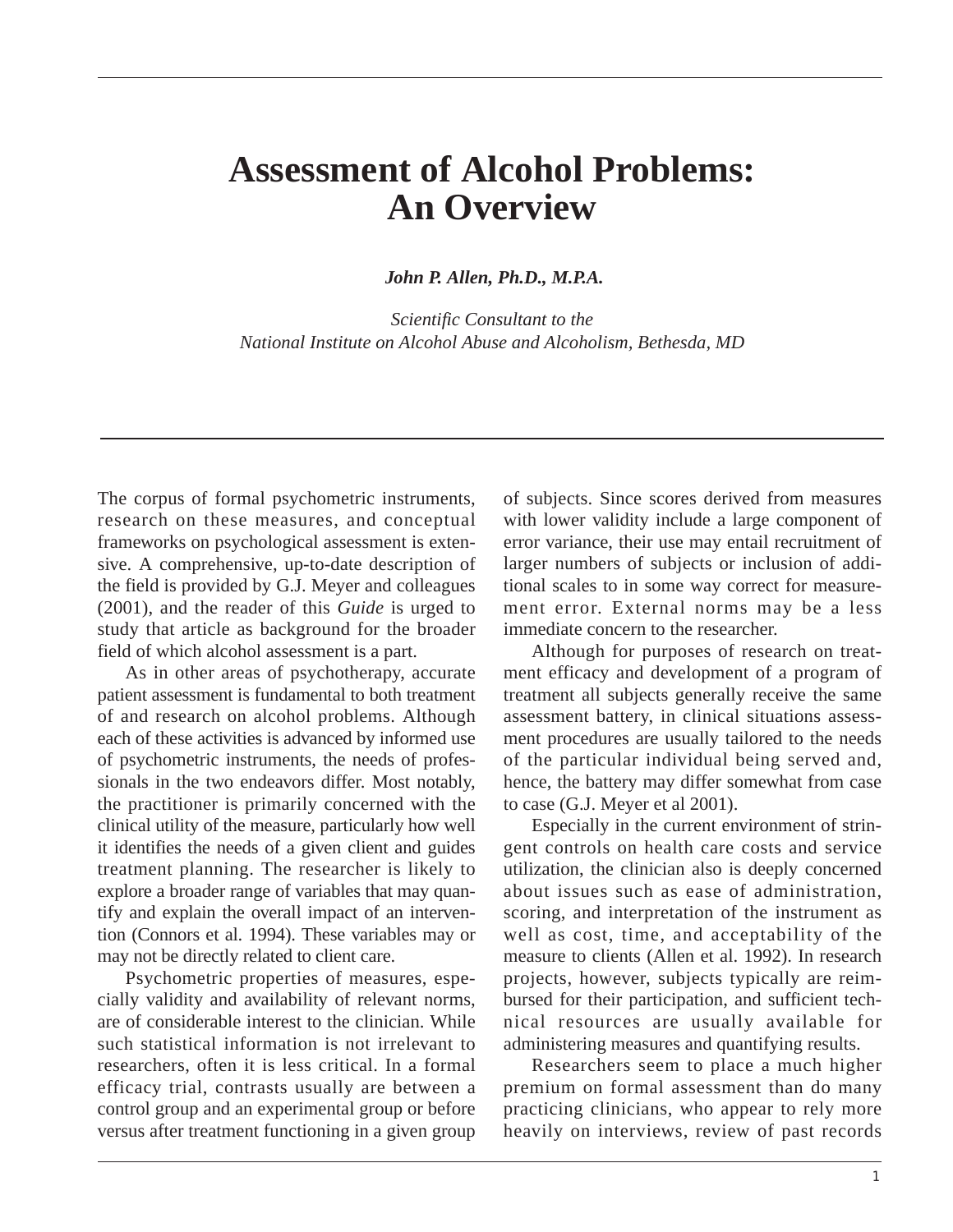(Nirenberg and Maisto 1990), or clinical impression. While such procedures can provide helpful information, psychometric techniques offer unique and very important advantages. Their standardization permits uniformity in administration and scoring across interviewers with diverse experience, training, and treatment philosophy. The measurement properties of formal assessment procedures, including their strengths and weaknesses, are known.

The large number and variety of formal techniques also allow such measures to respond to a broad range of client management questions. To their credit as well, formal measures are economical in terms of cost, clinician time, and effort required to succinctly and clearly communicate with other clinical staff treating the client. Finally, results thus derived may well have more credibility, and thus influence, with clients than conclusions based on less formal procedures (Allen 1991).

Failure to fully appreciate and employ formal, validated assessment procedures is regrettable in the field of alcohol treatment practice. We continue to believe that "while better assessment of alcoholic patients does not ensure more specific or more effective treatment, chances for successful rehabilitation are clearly enhanced if specific patient needs can be more accurately identified and if treatment can be tailored accordingly." (Allen 1991, p. 183)

As a greater variety of interventions are introduced into the alcoholism treatment system and as we more fully appreciate the treatment implications of differences among subtypes of alcoholics, the role of assessment in clinical practice will further expand. We hope that this *Guide* will enrich the contribution of assessment to alcoholism treatment both by apprising clinicians of the wide array of instruments available and by assisting them to make well-informed decisions about which instruments are most helpful for serving their clients.

In choosing instruments and developing the format for this text, we have tried to keep the needs of both researchers and clinicians in mind.

# **ELEMENTS IN INSTRUMENT SELECTION**

When choosing an instrument to help determine a client's treatment needs, the primary concern is: Is the instrument appropriate for the client? Several parameters should be considered in answering this question.

#### **Purpose/Clinical Utility**

In this *Guide*, instruments are assigned to chapters according to their primary role in informing sequential decisions that direct the course of treatment (i.e., screening, diagnosis, assessment of drinking behavior, treatment planning, treatment and process assessment, and outcome evaluation). Although some of these stages, such as screening and diagnosis, are narrowly defined, measures that assist in treatment planning or that assess the treatment process may answer questions very different from those resolved by other scales within the same domain.

#### **Assessment Timeframe**

Measures differ according to the period of client functioning that they encompass. For example, certain measures and tests are appropriate when the concern is recent drinking patterns, whereas others reflect long-term, chronic alcohol use. Similarly, screening and diagnostic scales are designed to evaluate either lifetime or current conditions.

#### **Age or Target Populations**

In choosing an instrument, it is important to consider its suitability for a given client. Most alcohol measures have been developed for adult populations. Of late, however, several useful adolescent scales have been constructed. This advance in the field is clearly welcome, since alcohol problems in adolescents often are manifested differently and lead to dissimilar consequences than in adults. Our awareness of the importance and unique nature of adolescent assessment has prompted us to include a new chapter in this volume entirely devoted to adolescent concerns. Attention of test developers has recently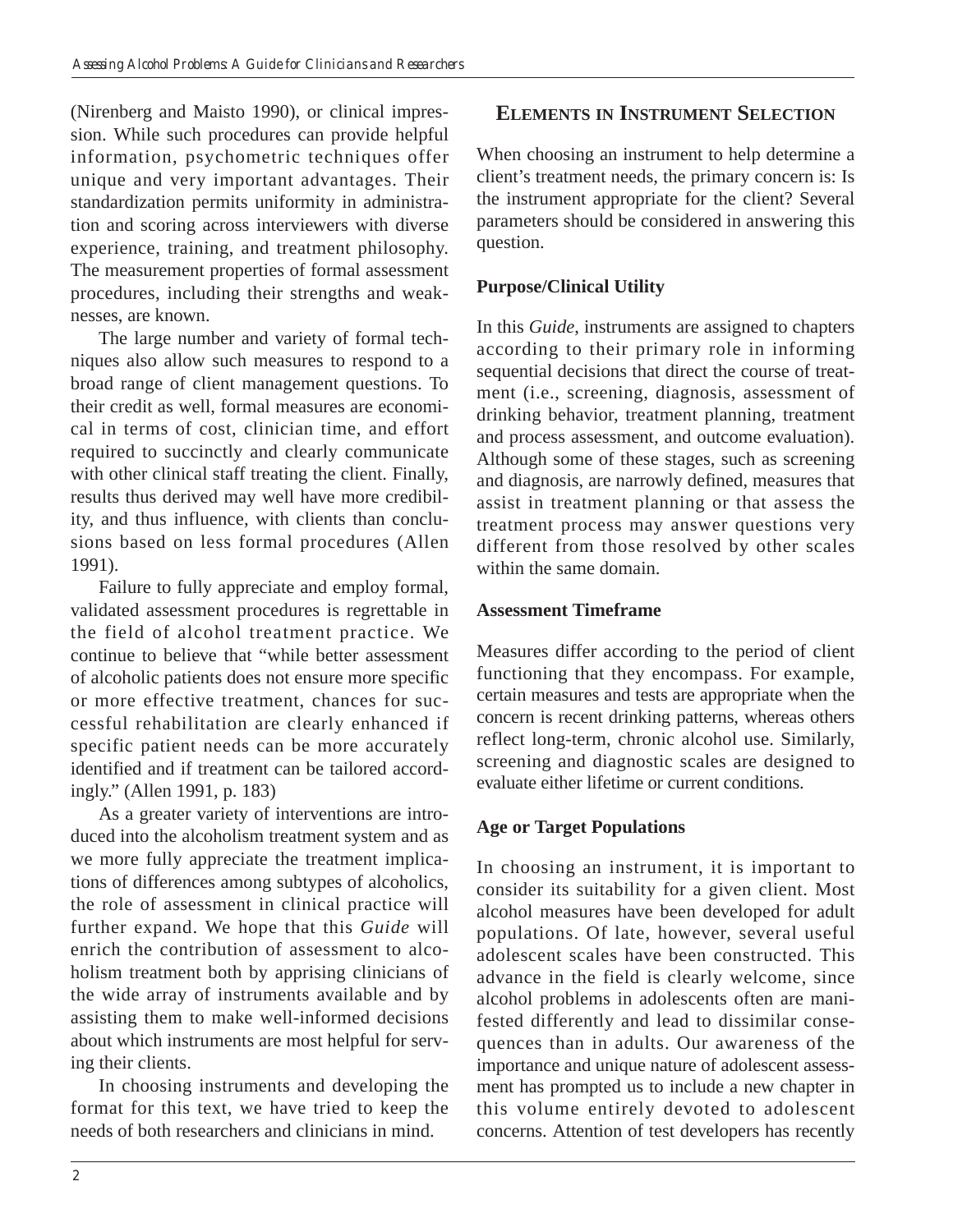focused on needs of more specific subgroups, such as pregnant women and the elderly.

#### **Examples of Groups With Whom the Instrument Has Been Used**

The field of alcohol assessment has emphasized development of a wide variety of instruments, to some extent in lieu of efforts to refine existing instruments and to determine their particular applicability to subpopulations of individuals with alcohol problems. When choosing an instrument, it is helpful to consider which types of patients have been successfully evaluated with the instrument.

#### **Availability of Norms**

Norms allow the test performance of a given client to be compared with that of a large, relevant group of individuals. While norms are essential to describe a single case of a sample by comparison to a larger group, they are less important, for example, in contrasting pretreatment and posttreatment behavior in an individual.

In other instances, too, norms are not of key concern. For example, screening measures are judged primarily on their ability to predict diagnosis irrespective of how an index case compares with others on the scale. In short, while some measures are interpreted *normatively*, others are interpreted *ipsatively*. In ipsative analyses, individuals are actually compared with themselves, such as their functioning before and after treatment or the relative strengths of various expectancies that the individual maintains for effects of drinking. Although normative instruments may often be interpreted in an ipsative manner, the converse is rarely true.

In determining the importance of normative information, the clinician should be concerned about whether norms are available that would assist in making clinical decisions in a particular case. Phrased differently, would the demographic characteristics of a client affect interpretation of the score and influence choice of treatment?

As with other psychological measures (Sackett and Wilk 1994), few scales in the alcohol field

have ethnic-specific norms. Separate norms for males and females, however, are available for some alcohol measures. Insofar as problem drinking and alcohol dependence are experienced somewhat differently in men and women, genderbased norming of measures for screening, alcohol use, and adverse consequences of drinking is generally desirable. It remains to be seen, however, if gender-based norming would significantly augment the utility of treatment planning measures, which are often ipsative in nature. The more challenging issue may be whether or not the fundamental dimensions differ so greatly that different measures, rather than separate norms, are needed for various subgroups. Research on this topic remains in an early stage.

## **Administrative Options**

An active area of investigation in instrument development has been alternative ways of administering the measure. These include written ("pencil and paper"), interview, computer, and collateral inquiry formats. Alternative administration procedures may decrease clinician time, more effectively engage clients in the assessment process, and heighten accuracy of responding. Although most of this research has been on screening and measuring alcohol consumption rather than on variables associated with treatment planning, in general, results from computerized assessments seem similar to those of face-to-face administration (Bernadt et al. 1989; Malcolm et al. 1990; Gavin et al. 1992; Daeppen et al. 2000).

The topic of collateral interviews for screening and measuring alcohol consumption has been reviewed by Maisto and Connors (1992). In at least one instance, alcoholism screening was successfully performed by interviewing the spouse rather than the client (Davis and Morse 1987). Several projects also suggest that spouses can provide meaningful information on whether a client has been drinking, although their judgments of specific level of consumption and frequency of drinking usually are less reliable.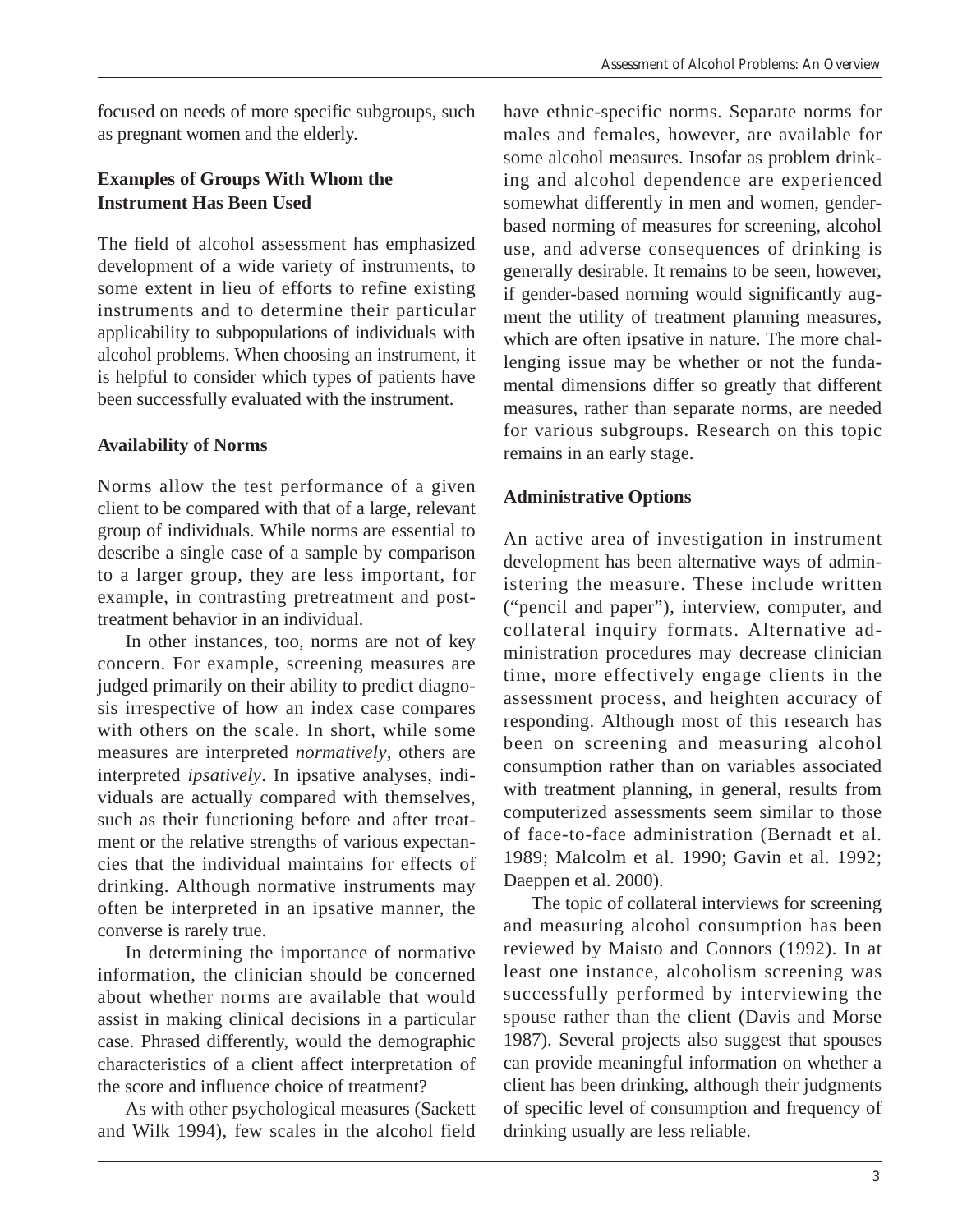#### **Training Required for Administration**

While procedures for administering many scales in the *Guide* are straightforward, extensive training is required for others (e.g., the Addiction Severity Index, the Alcohol Timeline Followback, and several diagnostic scales). Beyond adequate preparation in administration, training in interpretation of results is essential. This requires at least a basic academic foundation in psychometric principles (Moreland et al. 1995) as well as familiarity with research on the specific instruments used. To help satisfy this latter need, the fact sheets included in this *Guide* provide some key references for each measure. Other citations for research may be obtained by searching computerized reference databases such as PsycINFO, ETOH, and MEDLINE.

#### **Availability of Computerized Scoring or Administration**

Some of the instruments noted in the *Guide* can be administered or scored by computer, and this is noted on the fact sheets.

#### **Foreign Language Availability and References**

The last decade has witnessed impressive growth in the number of instruments to assess alcohol use and treatment-related issues (L.C. Sobell et al. 1994; Allen and Columbus 1995). Unfortunately, the majority of measures are available only in English, although there are a few exceptions (e.g., Babor et al. 1994; Room et al. 1996; Üstün et al. 1997; L.C. Sobell et al. 2001). Development of cross-culturally valid instruments for assessment of mental disorders has been one of the goals of the World Health Organization/National Institutes of Health (WHO/NIH) Joint Project on Diagnosis and Classification of Mental Disorders, Alcoholand Drug-Related Problems (Room et al. 1996; Üstün et al. 1997). Those in the WHO/NIH project have argued that reliable and valid instruments are essential for making accurate substance-related diagnosis and evaluations (Üstün et al. 1997).

The demographic composition of the United States is changing rapidly (Sleek 1998) such that by the year 2050 the exponential growth of minority groups (i.e., Black, not Hispanic; American Indian, Eskimo, and Aleut; Hispanic; Asian and Pacific Islander) is projected by the U.S. Bureau of the Census to make them a combined numerical majority (U.S. Bureau of the Census 2000). The ethical guidelines of the American Psychological Association (1993) assert that psychologists should only use assessment instruments that are culturally valid. The guidelines also require that psychologists be aware of the test's reference population and possible limitations of such instruments with other populations. For psychologists as well as for other health care professionals, test selection should be based on cross-cultural validity of content, translations should be performed on the specific cultural group being tested, and norms for that group should be available. Using assessment instruments, drinking or otherwise, that are not cross-culturally valid might result in serious errors in interpretation. Clearly, more work should be done on development and norming of alcohol-related instruments in languages besides English.

## **RELIABILITY AND VALIDITY**

Evaluation of how alternative measures fare on validity and reliability, the two primary psychometric characteristics of an assessment instrument, can assist in choosing one scale over another. Several different types of reliability and validity may be considered. They vary in importance depending on the nature of the measure and its intended application.

*Reliability* deals with generalizability of the instrument across different times, settings, scale versions, evaluators, and so forth. Reliability may be seen as a particular type of validity in which the relationship of performance on the measure with itself is evaluated. Measures low in reliability (i.e., those that cannot even predict themselves well) must of necessity also be low in other types of validity where the test is attempting to predict other performance. On the other hand, while a necessary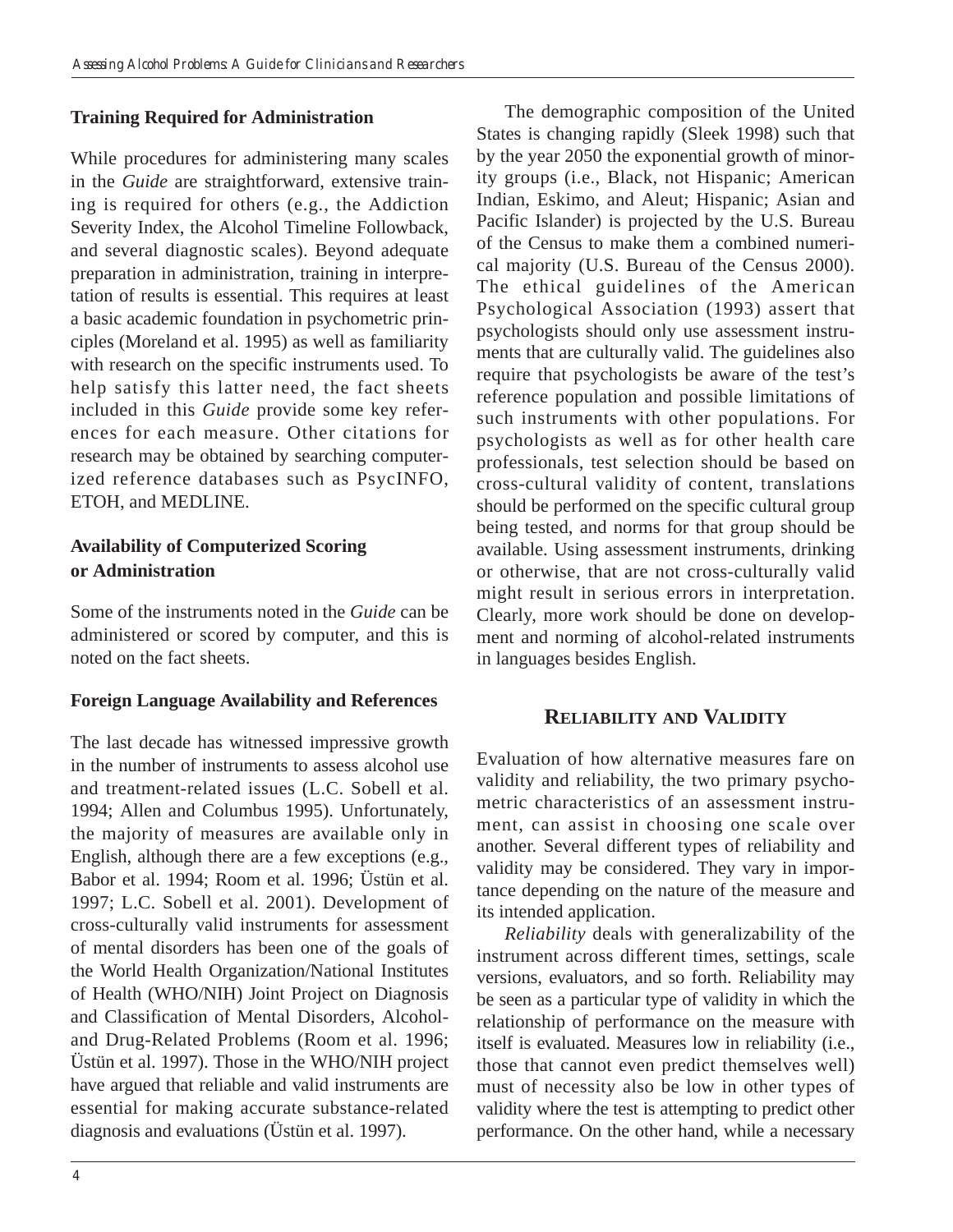condition, reliability is not a sufficient cause of validity. Measures may be consistent while not accurately measuring what the author intended.

*Stability* (*test-retest reliability*) refers to similarity of scores for administration of the measure at two points in time. As a rule, the interval between tests needs to be long enough that similarity in responses at the repeat administration is not largely due to the client simply remembering earlier answers. One would expect high stability on measures that tap stable client characteristics, such as family history of alcoholism, age of onset of problem drinking, and general expectancies of alcohol effects. Scales for more transient client characteristics, such as craving and treatment motivation, would be expected to have lower testretest reliability.

*Internal consistency* reliability, including *splithalf reliability*, reflects agreement of content coverage within the scale itself. Internal consistency assesses how well responses on individual items correlate with those of other items of the scale. For instruments designed to measure a single phenomenon, such as severity of the alcohol dependence syndrome, these correlational coefficients should be high. The relationship between degree of internal consistency and clinical significance has been discussed by Cicchetti (1994).

*Parallel forms reliability* refers to two sets of questions that address the same issues and produce comparable results. While equivalent forms of tests are useful—for example, to allow pretreatment and posttreatment functioning to be compared without risk of the potential confounding effect of client memory—for the most part, equivalent forms for alcoholism measures have yet to be developed.

The three common types of validity are content, criterion, and construct. *Content validity*  refers to the degree to which items comprehensively and appropriately sample the domain of interest. For example, a checklist of alcohol consequences should comprise the multiplicity of adverse effects of drinking rather than singling out certain negative consequences to the minimization or exclusion of others that are equally damaging. Content validity is not quantified. Rather, it must

be built into the test by careful construction and selection of test items (Nunnally 1978).

*Criterion validity* deals with how well scores on a measure relate to important, relevant nontest (real world) behaviors, such as initial motivation for treatment and long-term maintenance of sobriety. Criterion validity is a major concern in evaluating screening tests and is gauged by the extent to which individuals who score positive on them actually receive a diagnosis of alcoholism and, conversely, the extent to which those who score negative on the screen do not meet diagnostic criteria. Predictive, concurrent, and "postdictive" validity are all types of criterion validity. The distinctions among them reflect the temporal relationship between the test results and the phenomenon of interest.

Finally, *construct validity* refers to the degree to which a measure actually taps a meaningful hypothetical construct and a nondirectly observable, underlying causal or explanatory dimension of behavior. Scales purporting to measure hypothetical constructs in the alcoholism field, such as "craving," "loss of control," "denial," and "highrisk drinking situation," should yield high levels of construct validity. Scores on these measures should correlate well with other manifestations of the construct. At the same time, they should correlate only minimally or not at all with scores on scales that measure constructs distinct from them.

#### **BENEFITS OF ASSESSMENT**

From the clinician's perspective, the primary benefit of assessment is to accurately and efficiently determine the treatment needs of an alcoholic client. Carefully selected assessment procedures can quickly and validly evaluate severity of dependence, adverse consequences resulting from problematic drinking, contributing roles of other emotional and behavioral problems to drinking, cognitive and environmental stimuli for drinking, and so forth. These variables all have major significance in suggesting the intensity and nature of intervention needed.

Assessment, however, also yields valuable secondary clinical benefits (Allen and Mattson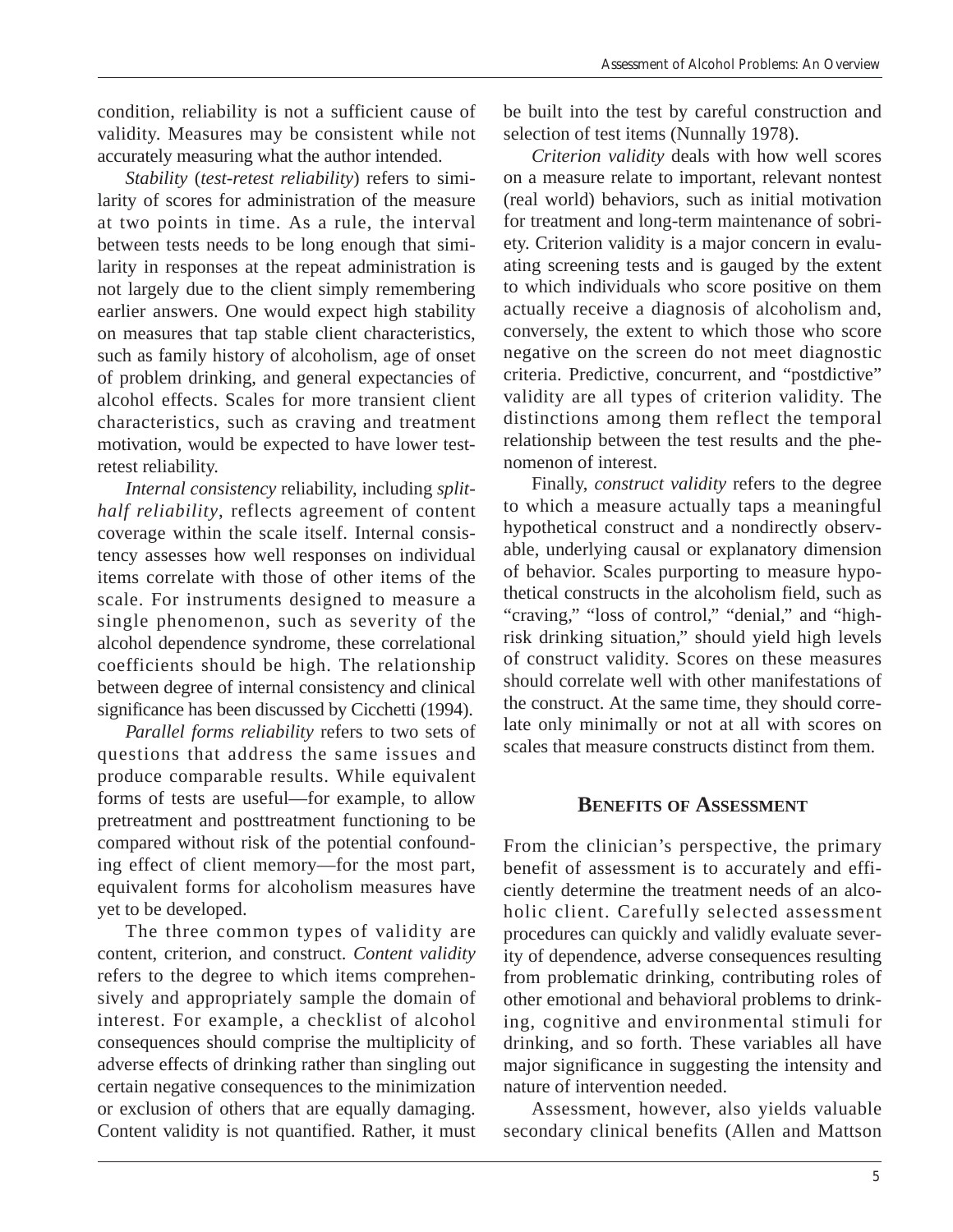1993). For example, giving clients individualized feedback based on test results may enhance their motivation for change and help them formulate personal goals for improvement. Also, research indicates that clients themselves highly value assessment (L.C. Sobell 1993) and that programs with formal assessment procedures are better able to retain clients in treatment (Institute of Medicine 1990).

If a core battery of assessment instruments is administered to all clients, the database of results can be periodically analyzed to determine, at a program level, needs for additional services, types of clients served, and so on. This information can target efforts to modify the programmatic treatment regimen to more specifically address needs of the clientele. These positive benefits of formal assessment can be fully realized only if the scales are properly administered, interpreted, and utilized by the clinician.

#### **SETTING, TIMING, AND SEQUENCING OF FORMAL ASSESSMENT**

This *Guide* is largely organized according to a framework of sequencing of care for clients. The physical settings for assessment also likely reflect this sequencing. Screening is generally performed in a primary health care unit, diagnosis and triage in a general inpatient or outpatient medical facility, and specific treatment planning assessment within a facility or by a provider offering alcoholspecific services.

More research needs to be done to determine optimal timing for alcohol assessment. For the tests to be maximally useful, they need to be conducted soon enough after treatment entry that results from them can help shape the individualized treatment plan. At the same time, it should be borne in mind that following recent heavy alcohol usage, clients may be so impaired in neuropsychological and emotional functioning that they are unable to give an accurate picture of themselves (Goldman et al. 1983; Grant 1987; Nathan 1991).

Although various guidelines have been offered for time following admission necessary for valid psychological testing (e.g., Sherer et al. 1984; Nathan 1991), insufficient research has been done on this critical issue to offer firm guidance. Time guidelines may be specific to the nature of the measure (e.g., tests requiring a high level of neuropsychological functioning may need to be delayed longer than trait-focused personality measures). Common practice and clinical judgment suggest that, to the extent practicable, most tests should be deferred at least until the client has stabilized following alcohol withdrawal.

Granted the large number of measures available to clinicians, but also considering limitations in time and resources available, the strategy of assessment must be clearly thought through.

The underlying assumption is that "more is better." However, such a comprehensive approach may not be feasible because of the constraints often experienced within many clinical settings. Furthermore, Morganstern (1976) suggested that such an approach may not be appropriate and presents a somewhat more limited perspective: "The answer to the question 'What do I need to know about the client?' should be: 'Everything that is relevant to the development of effective, efficient, and durable treatment interventions.'" (p. 52)

Finally, it is important not to regard assessment as a single activity performed at a single point in time. Assessment should be seen as ongoing because it supports clinical decisionmaking throughout the course of treatment (Donovan 1988).

#### **APPROACHING THE CLIENT**

Regardless of the setting for psychometric evaluation, it is important to establish rapport with the client by adopting an empathic approach. The client should also be assured of confidentiality, and any institution-mandated limitations on confidentiality should be clearly articulated.

In introducing measures, it is important to elicit clients' full cooperation by explaining that they will receive feedback on results and that this information will assist in developing a treatment plan maximally helpful to them. The tenor for the assessment enterprise should be characterized as collaborative, with the assessor and client jointly committed to discovering those client features that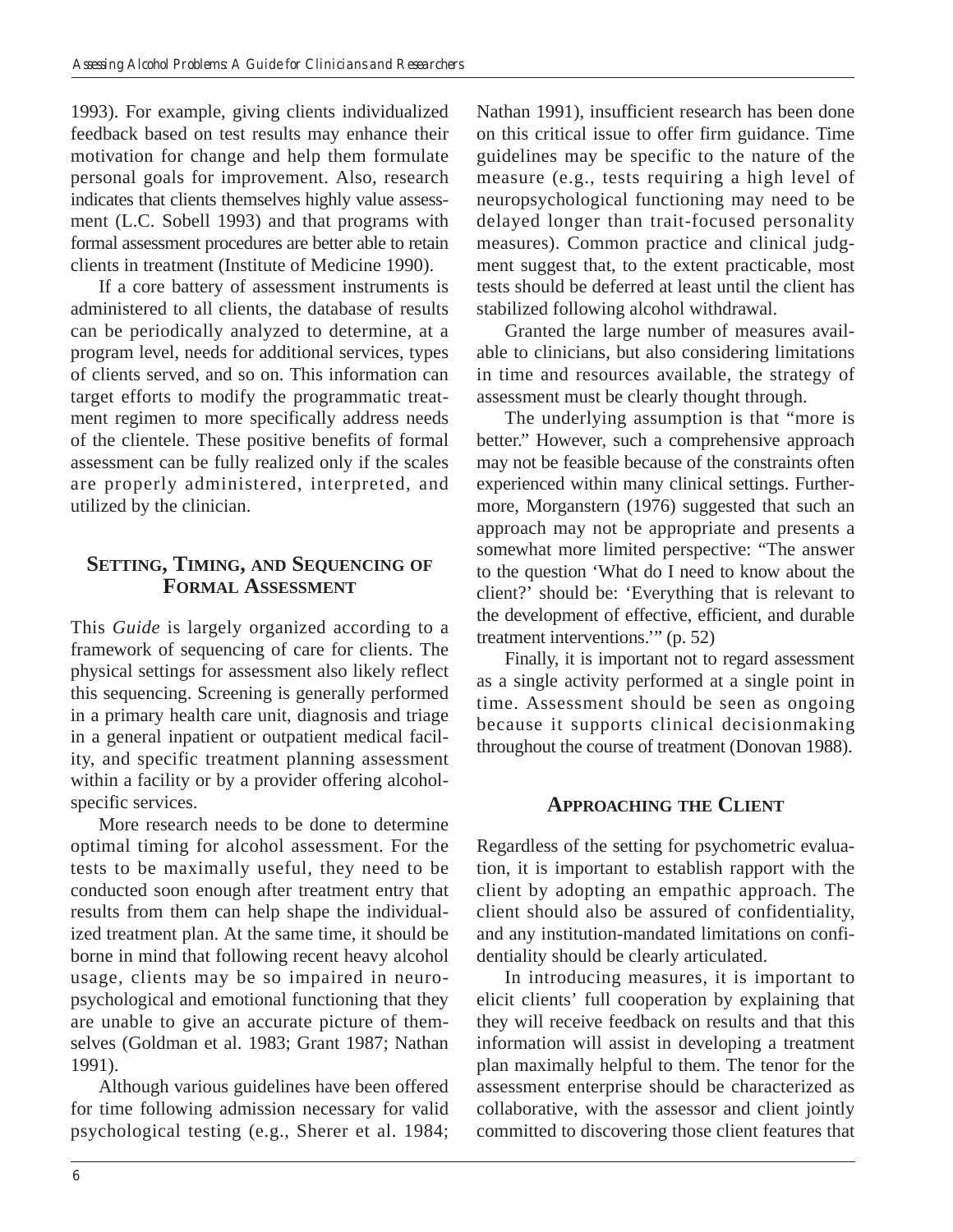will contribute to important decisions about future clinical management.

Also, to increase the likelihood that test results will be valid, particularly as regards level of alcohol consumption, it is important to assure that the client is not currently under the influence of alcohol (L.C. Sobell and Sobell 1990). A handheld Breathalyzer can provide such confirmation.

## **GIVING CLIENTS FEEDBACK**

Research suggests that feedback on results of assessment can reinforce commitment for behavior change. Although little research has been done on how feedback process variables specifically influence its motivational impact, some general guidelines can be offered on how to give feedback (Miller and Rollnick 1991; Allen and Mattson 1993). Both rapport and objectivity should characterize the feedback process. Providing feedback should be a positive experience for both the client and the clinician. Clients are intensely interested in what tests can tell them about themselves, a topic of considerable interest to most people. As in the testing activity itself, the process of giving feedback should be seen as collaborative. The clinician is professionally and objectively sharing the findings, the client is sizing up the implications of these results, and together they will use this information to design an optimal treatment program.

Clients may be overwhelmed by test findings. Therefore, it is important that feedback be given in a clear, concrete, and organized fashion. Often, showing clients their standing on relevant dimensions by using visual displays such as plots or graphs can be informative. Review results slowly to assure that clients fully understand them. Periodically during the feedback session, clients may be asked to summarize test findings in their own words and to reflect on the meaning they ascribe to them. Asking clients to give concrete examples to illustrate the findings may also deepen their understanding of the information.

Often, test results are not totally positive. While remaining fully honest with them, help clients understand that, with abstinence and behavior change, many of the negative findings

should improve. If clients are treated for an extended time, the measures can be periodically repeated so that they can recognize positive changes in scores as well as identify areas in which further improvement is needed.

Finally, in reviewing test results with clients, it is important to show them how the findings influence development of treatment plans. Recognizing the coherence of treatment with their own personal needs should further motivate them to actively participate in treatment.

# **ASSESSMENT OF OTHER PROBLEMS**

The first edition of *Assessing Alcohol Problems: A Guide for Clinicians and Researchers* (Allen and Columbus 1995) and this newly revised version primarily focus on assessment instruments to evaluate alcohol use and abuse. We do recognize, however, that the literature clearly shows that individuals with alcohol problems have other cooccurring clinical problems and disorders (e.g., drug abuse, smoking, gambling, eating disorders, and other psychiatric problems). There are many compelling reasons for assessing other clinical problems; some of the more salient are as follows:

- Since 80 to 90 percent of alcohol abusers smoke cigarettes, assessment of nicotine use should be a part of the assessment and treatment planning process because it appears that continued smoking may serve as a trigger for relapse (M.B. Sobell et al. 1995) and because consumption of alcohol may interfere with smoking cessation attempts or even serve as a trigger for relapse (Fertig and Allen 1995; Stuyt 1997).
- For alcohol abusers who use or abuse other drugs, it is important to gather a profile of their psychoactive substance use and consequences, not only at assessment, but also over the course of treatment as substance use patterns may change (e.g., decreased alcohol use, increased smoking; decreased alcohol use, increased cannabis use).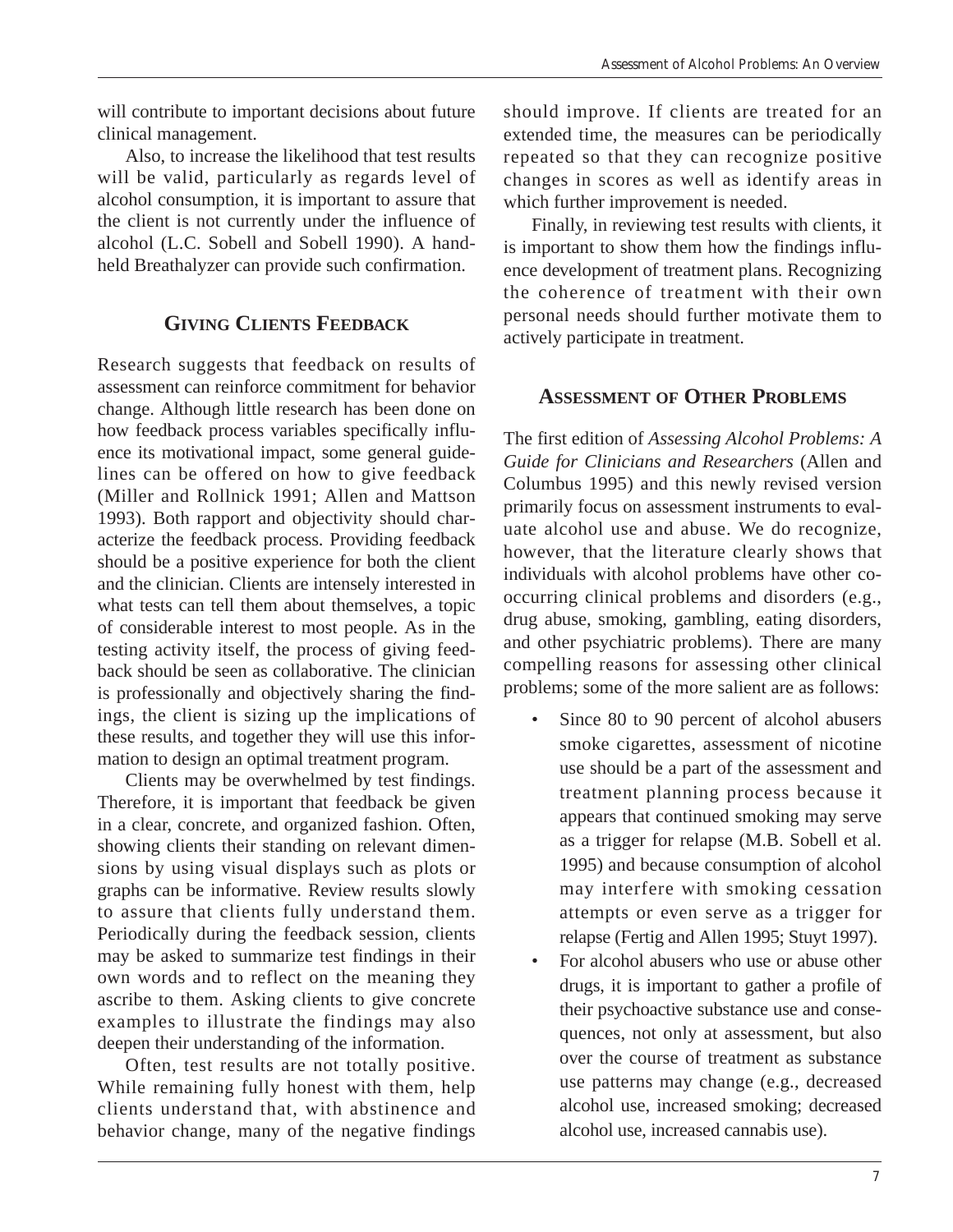The prevalence of psychiatric disorders among alcohol abusers in treatment is high (7 to 75 percent) compared with rates in population studies (Institute of Medicine 1990; Milby et al. 1997; National Institute on Alcohol Abuse and Alcoholism 1996; Onken et al. 1997); in this regard, there are several treatment implications for alcohol abusers with a comorbid disorder compared with those with only an alcohol dependence or abuse diagnosis (e.g., the former may need more intensive or longer treatment, are more disabled and prone to suicide, have higher rates of homelessness and more legal and medical problems and longer hospital stays, and have higher rates of relapse and poorer treatment outcomes) (Rounsaville et al. 1987; R.E. Meyer and Kranzler 1988).

This *Guide* contains several instruments to assess usage of drugs other than alcohol. Readers who would like to select instruments for assessing other co-occurring clinical problems or disorders are referred to two excellent references that have carefully reviewed and evaluated instruments for their psychometric and clinical utility. The first is the *Handbook of Psychiatric Measures* by the American Psychiatric Association (2000), which includes a section discussing each instrument as well as in many cases the actual instrument in the text and on a CD-ROM. Instruments are included in over two dozen clinical domains, for both adolescents and adults. A second reference that reviews drug use instruments has been published by the National Institute on Drug Abuse (1999). Readers will also find the *Psychologists' Desk Reference* (Koocher et al. 1998) very useful; it provides advice about selecting assessment instruments for a variety of clinical problems.

Other types of psychometric measures that are not specific to alcohol and other drugs can also play a helpful role in clinical management of alcoholics. Considering the frequency of comorbidity of psychiatric problems in alcoholics in treatment (National Institute on Alcohol Abuse and Alcoholism 2000) and the implications of such

conditions for treatment of alcoholism (Litten and Allen 1995), assessment of collateral psychopathology may be useful.

General personality measures may also assist in treatment planning (Allen 1991). Traits such as impulsivity, need for social support, insight, and so forth have important implications for choosing interventions and helping the clinician relate most effectively to the client.

A variety of treatment process measures, including scales to assess client satisfaction and treatment atmosphere, may provide guidance for periodic redesign of the treatment program.

# **RESEARCH NEEDS**

Although substantial progress over the past decade has produced a rich array of assessment instruments to inform alcoholism treatment, several areas remain inadequately explored and warrant further research. Foremost among these is development of computerized adaptive testing algorithms. Given the variety of available instruments, a computerized assessment program tailored to the needs of the individual client would greatly facilitate and economize the assessment process. Such a program would capitalize on advances in decision tree technology.

Expert systems, such as those used in other areas of medical diagnostics, could be modified for alcoholism assessment programs. Computerized technology would offer the clear advantage of allowing easy, automated scoring and would permit comparability within and across individuals and treatment settings. Such a system could satisfy the dual needs of providing the busy clinician with information relevant to individual client treatment planning as well as providing data for subsequent program evaluation and modification. In addition, computerized testing may yield significant advantages in eliciting more accurate information from younger clients who are not threatened by the technology and might well prefer the computer to a therapist's interview (Leccese and Waldron 1994).

A critical concern for treatment providers and researchers alike is establishing appropriate timing for administration of assessment instruments.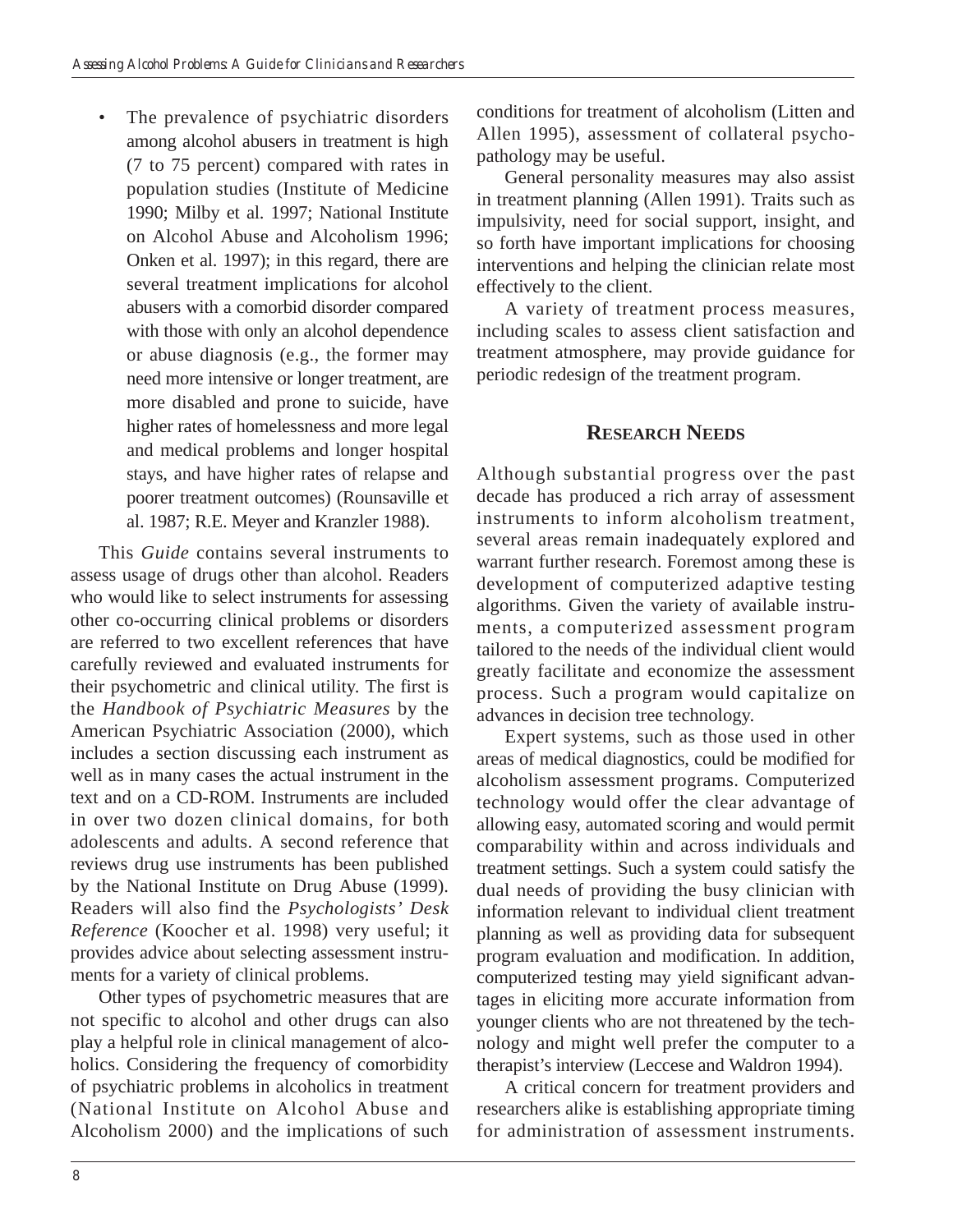Demands for quick turnaround to aid in triage and treatment planning compete with the clients' ability to provide accurate and reliable information after detoxification. Drastic reductions in clients' length of stay imposed by managed care decisions further complicate the dilemma. Applied research to identify the optimal times for test administration is much needed. Objective indicators that document client readiness for administration of different tests must be operationalized in terms of client functioning.

Construction of subpopulation norms for individual assessment instruments also merits further research. A related, but often ignored, issue concerns the degree to which response surfaces and underlying factor structures for tests differ for women and various subpopulations. For example, does the construct of alcohol consequences fundamentally differ in men and women? Women typically score very low on alcohol consequence inventories that include such items as violence and physical spousal abuse. Does this suggest that a scoring adjustment should be made or that a different set of items should be queried for women in evaluating the adverse effects of drinking?

While certain treatment-related issues are measured well by existing scales, other important dimensions are not. For example, assessing clients' motivation for treatment in general and specific treatment preferences has proved to be difficult for clinicians and alcoholism treatment researchers. The frequently invoked construct of craving remains elusive, despite numerous attempts to operationalize it. Various scales purporting to measure craving often elicit conflicting and unresolvable information with little reliability or face validity.

#### **CONCLUSION**

As suggested by the sheer volume of instruments covered in this *Guide*, clinicians and researchers now have available a variety of choices to assist in planning alcoholism treatment and better understanding the nature of the problem. In order to take full advantage of this resource, clinicians and researchers must clearly understand the nature of

the questions they must answer and the strengths and weaknesses of the various psychometric instruments that can assist them. It is hoped that this overview, the excellent chapters by subject matter experts, and the fact sheets for the instruments will assist this important venture.

#### **REFERENCES**

- Allen, J.P. The interrelationship of alcoholism assessment and treatment. *Alcohol Health Res World* 15(3):178–185, 1991.
- Allen, J. P., and Columbus, M. *Assessing Alcohol Problems: A Guide for Clinicians and Researchers.* National Institute on Alcohol Abuse and Alcoholism Treatment Handbook Series 4. NIH Pub. No. 95–3745. Bethesda, MD: the Institute, 1995.
- Allen, J.P., and Mattson, M.E. Psychometric instruments to assist in alcoholism treatment planning. *J Subst Abuse Treat* 10:289–296, 1993.
- Allen, J.P.; Litten, R.Z.; and Anton, R. Measures of alcohol consumption in perspective. In: Litten, R.Z., and Allen, J.P., eds. *Measuring Alcohol Consumption: Psychosocial and Biochemical Methods.* Totowa, NJ: Humana Press, 1992. pp. 205–226.
- American Psychiatric Association. *Handbook of Psychiatric Measures.* Washington, DC: American Psychiatric Association, 2000.
- American Psychological Association. Guidelines for providers of psychological services to ethnic, linguistic, and culturally diverse populations. *Am Psychol* 48:45–48, 1993.
- Babor, T. F.; Grant, M.; Acuda, W. et al. A randomized clinical trial of brief interventions in primary health care: Summary of a WHO project. *Addiction* 89:657–660, 1994.
- Bernadt, M.W.; Daniels, O.J.; Blizard, R.A.; and Murray, R.M. Can a computer reliably elicit an alcohol history? *Br J Addict* 84:405–411, 1989.
- Cicchetti, D.V. Guidelines, criteria, and rules of thumb for evaluating normed and standardized assessment instruments in psychology. *Psychol Assess* 6(4):284–290, 1994.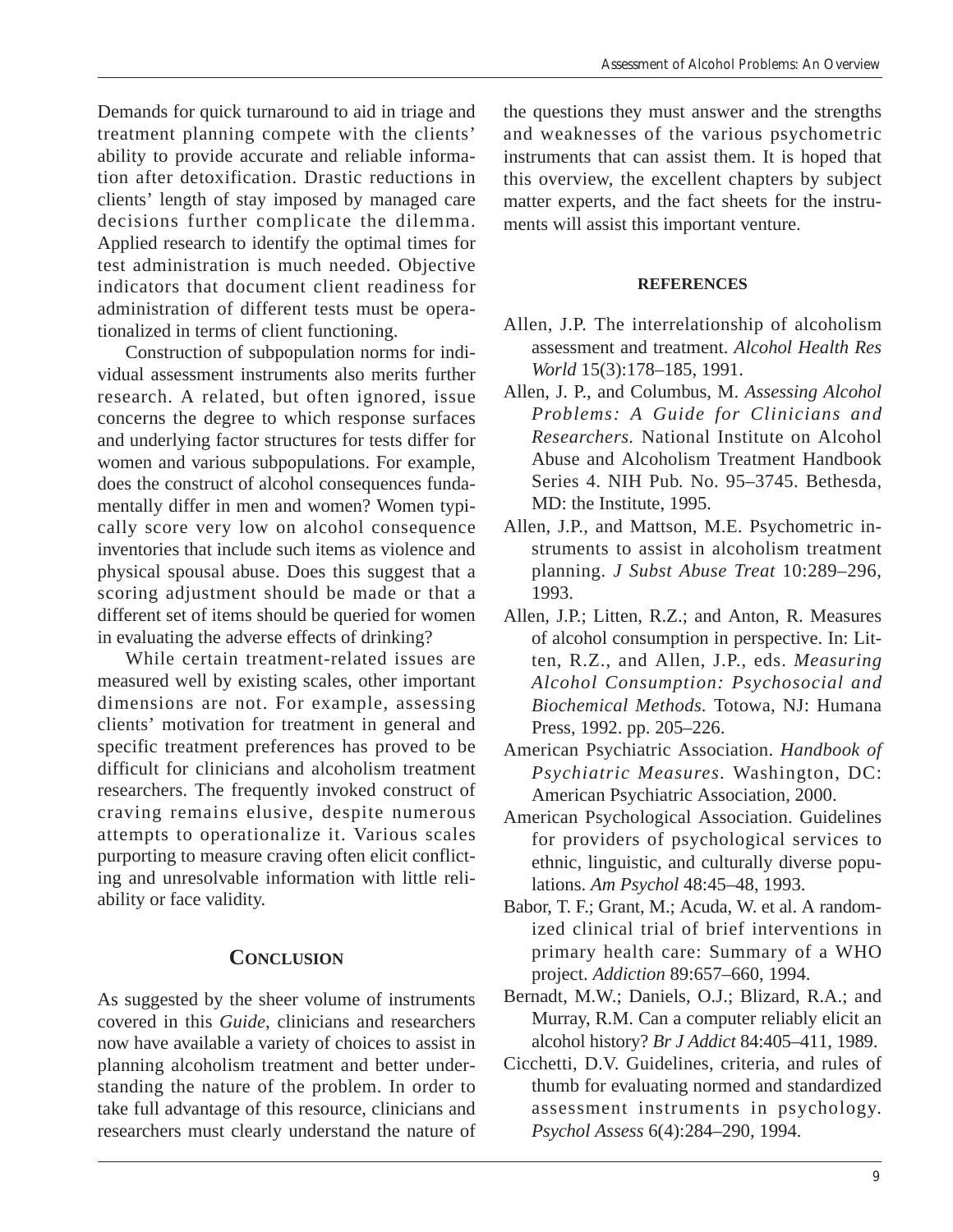- Connors, G.J.; Allen, J.P.; Cooney, N.L.; DiClemente, C.L.; Tonigan, J.S.; and Anton, R. Assessment issues and strategies in alcoholism treatment matching research. *J Stud Alcohol Suppl* 12:92–100, 1994.
- Daeppen, J-B.; Yersin, B.; Landry, U.; Pecoud, A.; and Decrey, H. Reliability and validity of the Alcohol Use Disorders Identification Test (AUDIT) imbedded within a general health risk screening questionnaire: Results of a survey in 332 primary care patients. *Alcohol Clin Exp Res* 24(5):659–665, 2000.
- Davis, L.J., and Morse, R.M. Patient-spouse agreement on the drinking behavior of alcoholics. *Mayo Clin Proc* 62:689–694, 1987.
- Donovan, D.M. Assessment of addictive behaviors: Implication of an emerging biopsychosocial model. In: Donovan, D.M., and Marlatt, G.A., eds. *Assessment of Addictive Behaviors.*  New York: Guilford Press, 1988. pp. 3–48.
- Fertig, J.B., and Allen, J.P., eds. *Alcohol and Tobacco: From Basic Science to Clinical Practice.* National Institute on Alcohol Abuse and Alcoholism Research Monograph No. 30. NIH Pub. No. 95–3931. Bethesda, MD: the Institute, 1995.
- Gavin, D.R.; Skinner, H.A.; and George, M.S. Computerized approaches to alcohol assessment. In: Litten, R.Z., and Allen, J.P., eds. *Measuring Alcohol Consumption: Psychosocial and Biochemical Methods.* Totowa, NJ: Humana Press, 1992. pp. 21–39.
- Goldman, M.S.; Williams, D.L.; and Klisz, D.K. Recoverability of psychological functioning following alcohol abuse: Prolonged visualspatial dysfunction in older alcoholics. *J Consult Clin Psychol* 51:310–324, 1983.
- Grant, I. Alcohol and the brain: Neuropsychological correlates. *J Consult Clin Psychol* 55:310–324, 1987.
- Institute of Medicine. *Broadening the Base of Treatment for Alcohol Problems.* Washington, DC: National Academy Press, 1990.
- Koocher, G.P.; Norcross, J.C.; and Hill, S.S., III. *Psychologists' Desk Reference.* New York: Oxford University Press, 1998.
- Leccese, M., and Waldron, H.B. Assessing adolescent substance use: A critique of current measurement instruments. *J Subst Abuse Treat*  11(6):553–563, 1994.
- Litten, R.Z., and Allen, J.P. Pharmacotherapy for alcoholics with collateral depression or anxiety: An update of research findings. *Exp Clin Psychopharmacol* 3(l):87–93, 1995.
- Maisto, S.A., and Connors, G.J. Using subject and collateral reports to measure alcohol consumption. In: Litten, R.Z., and Allen, J.P., eds. *Measuring Alcohol Consumption: Psychosocial and Biochemical Methods.* Totowa, NJ, Humana Press, 1992. pp. 73–98.
- Malcolm, R.; Stugis, E.T.; Anton, R.F.; and Williams, L. Computer-assisted diagnosis of alcoholism. *Computers Human Services* 5(3/4): 163–170, 1990.
- Meyer, G.J.; Finn, S.E.; Eyde, L.D.; Kay, G.G.; Moreland, K.L.; Dies, R.R.; Eisman, E.J.; Kubiszyn, T.W.; and Reed, G.M. Psychological testing and psychological assessment: A review of evidence and issues. *Am Psychol*  56(2):128–165, 2001.
- Meyer, R.E., and Kranzler, H.R. Alcoholism: Clinical implications of recent research. *J Clin Psychiatry* 49:8–12, 1988.
- Milby, J.B.; Schumacher, J.E.; and Stainback, R.D. Substance use-related disorders: Drugs. In: Turner, S.M., and Hersen, M., eds. *Adult Psychopathology and Diagnosis.* 3d ed. New York: John Wiley & Sons, 1997. pp. 159–202.
- Miller, W.R., and Rollnick, S. Using assessment results. In: Miller, W.R., and Rollnick, S., eds. *Motivational Interviewing.* New York: Guilford Press, 1991. pp. 89–99.
- Moreland, K.L.; Eyde, L.D.; Robertson, G.J.; Primof, E.S.; and Most, R.B. Assessment of test user qualifications. *Am Psychol* 50(l): 14–23,1995.
- Morganstern, K.P. Behavioral interviewing: The initial stages of assessment. In: Hersen, M., and Bellack, A.S., eds. *Behavioral Assessment: A Practical Handbook.* New York: Pergamon Press, 1976. pp. 51–76.
- Nathan, P.E. Substance use disorders in the DSM-IV. *J Abnorm Psychol* 100:356–361, 1991.